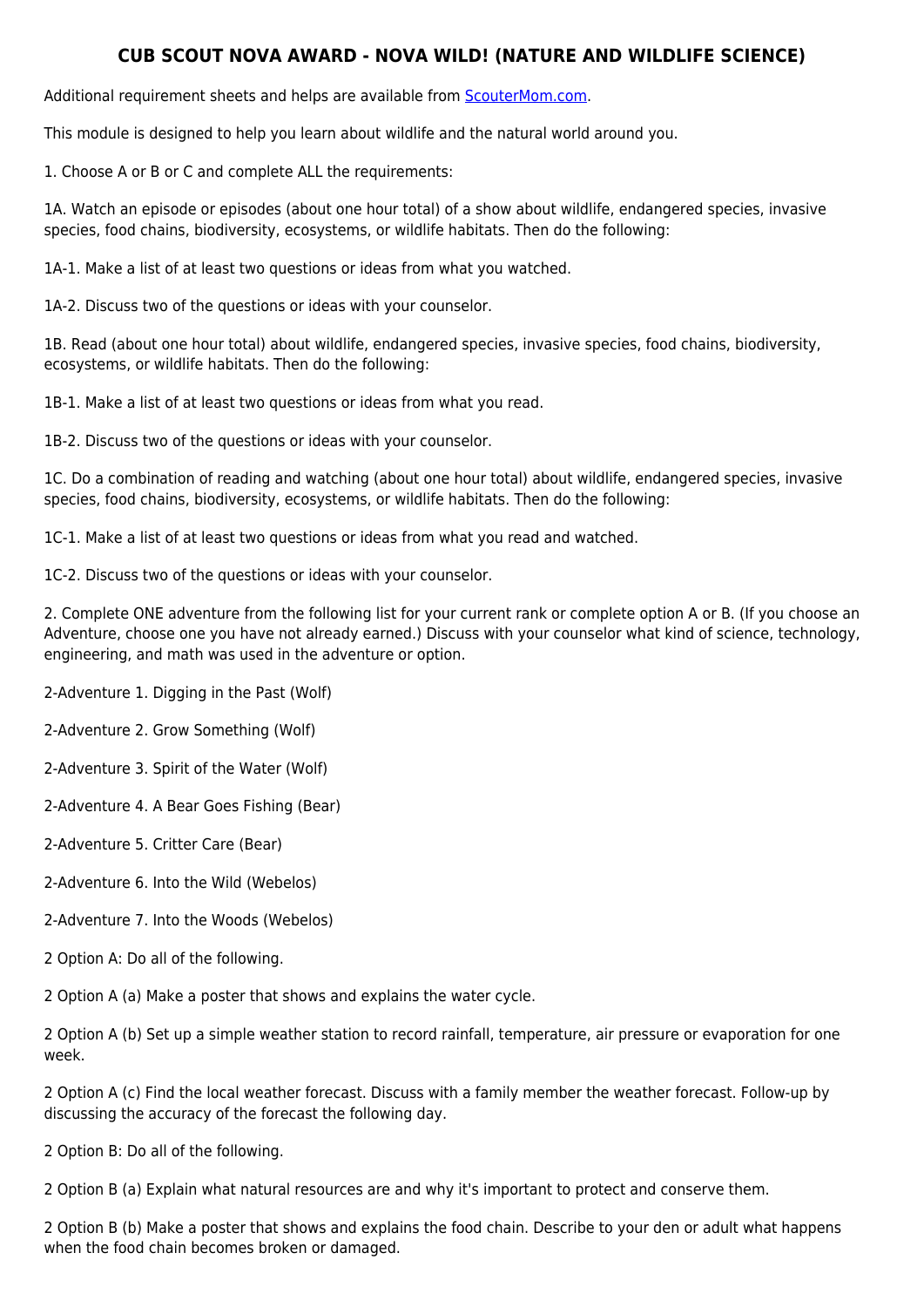2 Option B (c) Learn about an endangered species. Make a report to your den or adult that includes a picture, how the species became endangered, and what is being done to save it.

3. Explore.

3A. What is wildlife? Wildlife refers to animals that are not normally domesticated (raised by humans).

3B. Explain the relationships among producer, prey, predator, and food chain. (You may draw and label a food chain to help you answer this question.)

3C. Draw (or find) pictures of your favorite native plant, native reptile or fish, native bird, and native mammal that live in an ecosystem near you. Why do you like these? How do they fit into the ecosystem?

3D. Discuss what you have learned with your counselor.

4. Act like a naturalist. Choose TWO from A or B or C or D or E or F, and complete ALL the requirements for those options.

4A. Investigate the endangered species in your state.

4A-1. Make a list, drawing, or photo collection of three to five animals and plants that are endangered.

4A-2. Design a display (a poster, PowerPoint presentation, or other type of display) to show at least 10 of the threatened, endangered, or extinct species in your state. (You may use your drawings or photo collection in your display.)

4A-3. Discuss with your counselor the differences between threatened, endangered, and extinct species. Discuss how threatened animals or plants could become endangered or extinct. How might the loss of these animals or plants affect the ecosystem and food chain? What can be done to preserve these species?

4B. Investigate invasive species.

4B-1. Make a list, drawing, or photo collection of at least five mammals, plants, fish, birds, insects, or any other organisms that are invasive in your state or region of the country.

4B-2. Design a presentation (a poster, PowerPoint presentation, or other display) including at least one of the invasive species from your list. Explain where they came from, how they got to your area, what damage they are causing, and what is being done to get rid of them. Share your presentation with your counselor and your family or your den.

4B-3. Discuss with your counselor what an invasive species is, how invasive animals or plants cause problems for native species, and how these invasive species could affect an ecosystem and food chain.

4C. Visit an ecosystem near where you live.

4C-1. Investigate the types of animals and plants that live in that ecosystem.

4C-2. Draw a food web of the animals and plants that live in this ecosystem. Mark the herbivores, omnivores, and carnivores. Include at least one decomposer or scavenger.

4C-3. Discuss with your counselor (using your food web drawing) how the animals or plants in the food web fit into a food chain. Which animals are predators and which can be prey? How does each plant and animal obtain its energy? Describe the energy source for all the plants and animals.

4D. Investigate one wild mammal, bird, fish, or reptile that lives near you.

4D-1. Create a diorama representing the habitat of this creature. Include representations of everything it needs to survive; its home, nest, or den; and possible threats. You may use a variety of different materials within your diorama (usually constructed in a shoebox or similar container).

4D-2. Explain to your counselor what your animal must have in its habitat in order to survive.

4E. Investigate your wild neighbors.